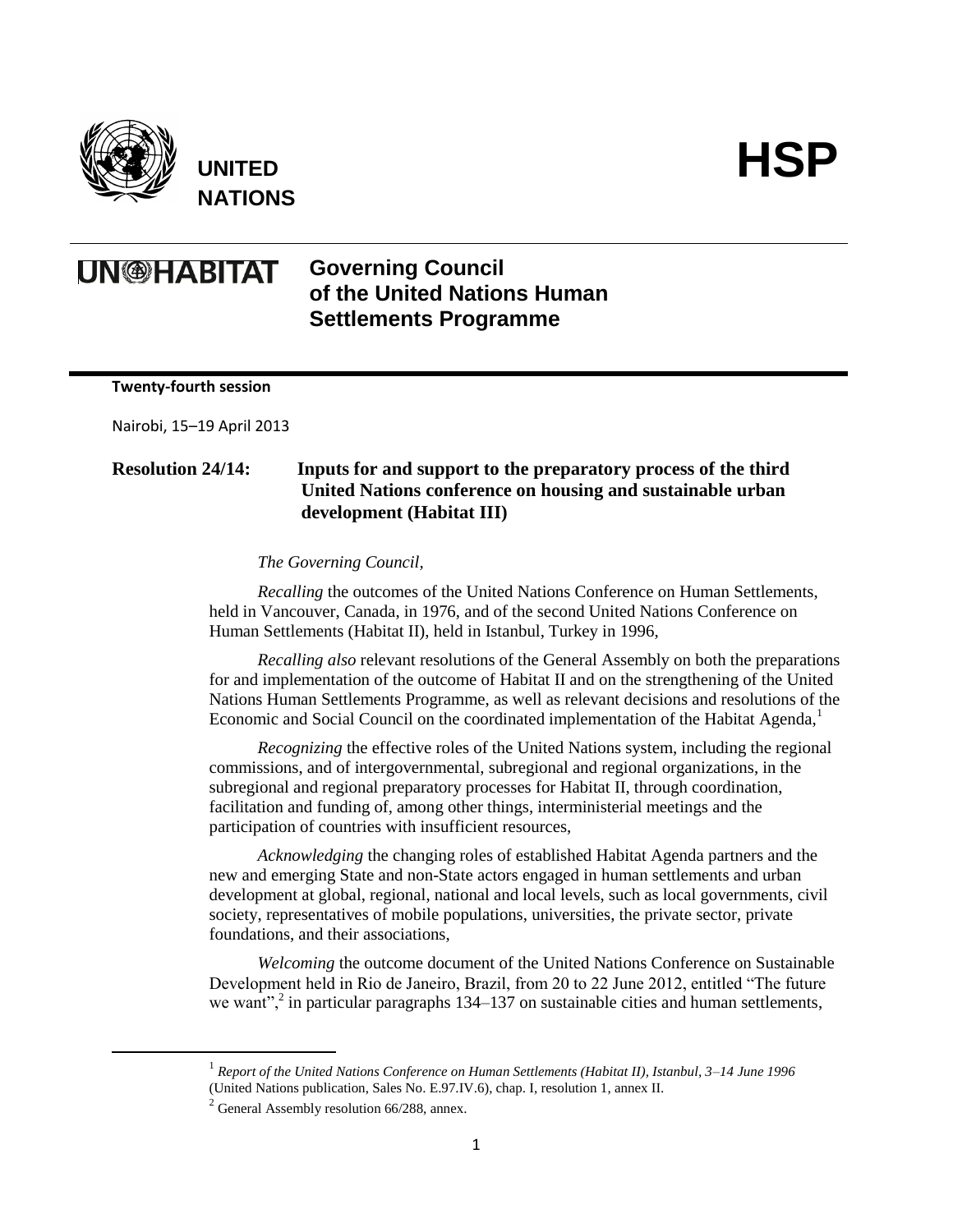*Acknowledging* that, while significant progress has been made in implementing the Istanbul Declaration on Human Settlements<sup>3</sup> and the twin goals of the Habitat Agenda, challenges remain, such as, among others, the continuing increase of slum-dwellers in the world, the negative impact of environmental degradation, including climate change, desertification and loss of biodiversity, on human settlements and the need to reduce disaster risks and build resilience to disasters in urban settlements,

*Recognizing* the specific progress made in meeting and even surpassing goal 7, target 7.D, of the Millennium Development Goals, while noting that slums and urban poverty continue to be a global challenge,

*Recognizing also* the need for a review and assessment at the national, regional and international levels of the progress made towards the attainment of the goals of the Habitat Agenda,<sup>4</sup> and of other international goals relevant to human settlements as a basis for the formulation of a new urban agenda,

*Recalling* General Assembly resolution 66/207 of 22 December 2011, by which the Assembly decided to convene in 2016, in line with the bi-decennial cycle (1976, 1996, 2016), a third United Nations conference on housing and sustainable urban development (Habitat III) to reinvigorate the global commitment to sustainable urbanization that should focus on the implementation of a new urban agenda,

*Recalling also* General Assembly resolution 67/216 of 21 December 2012, by which the Assembly requested the Secretary-General of the Conference to prepare, using the expertise of the United Nations system, a proposal for consideration by the Governing Council of the United Nations Human Settlements Programme at its twenty-fourth session, as to how best to provide inputs for and support to the preparatory process of the Conference in the most inclusive, efficient, effective and improved manner, and to proceed accordingly,

1. *Takes note* of the report of the Executive Director on the third United Nations conference on housing and sustainable urban development (Habitat III);<sup>5</sup>

2. *Requests* the Secretary-General of the conference, in his capacity as Executive Director, and in consultation with the Committee of Permanent Representatives, to refine his proposed input to the preparatory process for Habitat III, using the expertise of the United Nations system organizations and Habitat Agenda partners, by:

(a) Considering possible contributions from United Nations system organizations and Habitat Agenda partners;

(b)Presenting strategic options for the contribution of the United Nations Human Settlements Programme to the preparatory process of the conference, considering the availability of financial resources and implications for the work programme of the United Nations Human Settlements Programme;

(c) Including the provision of an updated think piece about the future of urbanization and sustainable human settlements and urban development to conceptually inform the inputs;

 $\overline{a}$ 

<sup>3</sup> *Report of the United Nations Conference on Human Settlements (Habitat II), Istanbul, 3–14 June 1996* (United Nations publication, Sales No. E.97.IV.6), chap. I, resolution 1, annex I.

<sup>4</sup> *Report of the United Nations Conference on Human Settlements (Habitat II), Istanbul, 3–14 June 1996*  (United Nations publication, Sales No. E.97.IV.6), chap. I, resolution 1, annex II.

<sup>5</sup> HSP/GC/24/2/Add.3.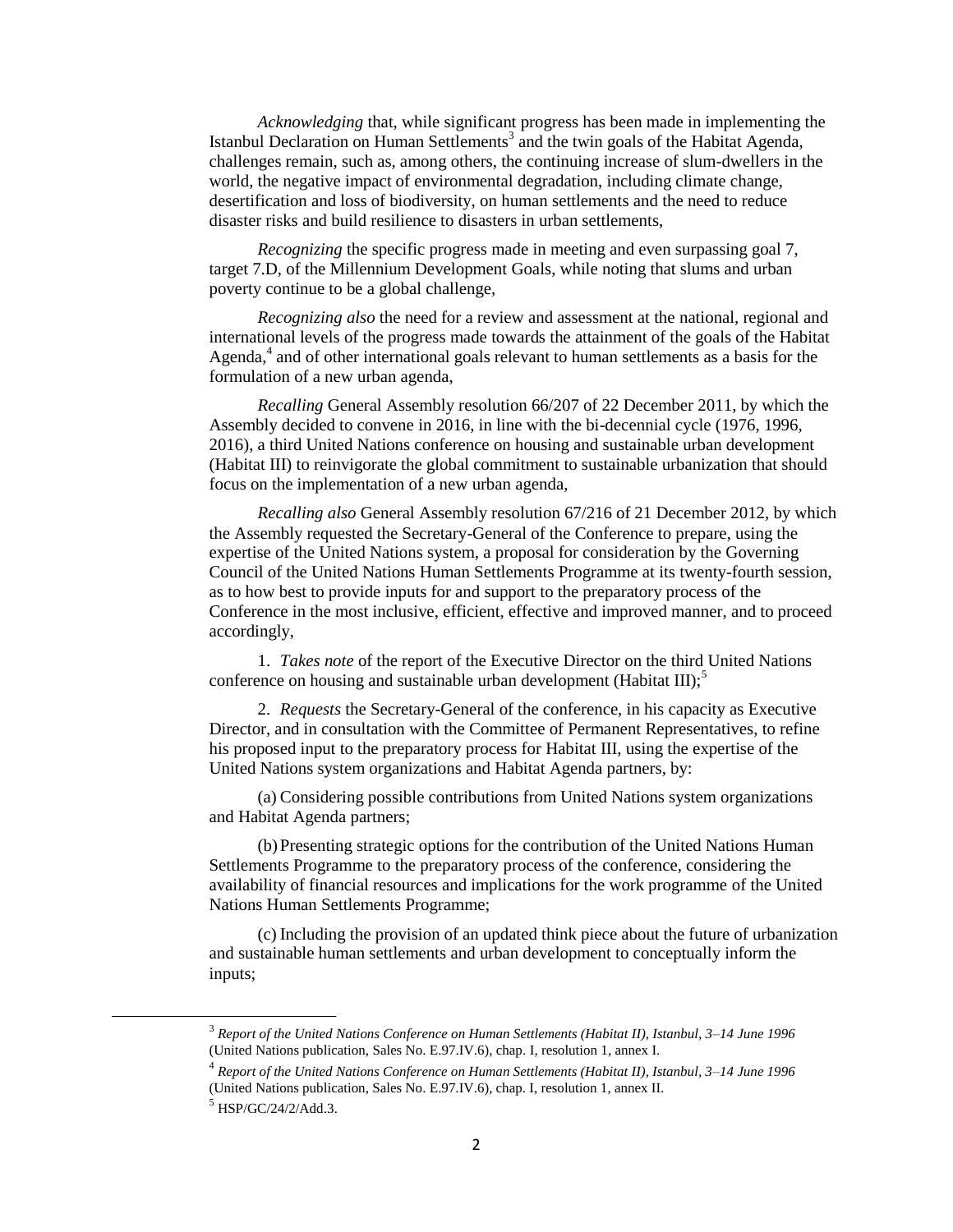(d) Suggesting guidelines and format for the preparation of national reports, which consider the implementation of the Habitat II agenda and new challenges, emerging trends and a prospective vision for sustainable human settlements and urban development, as well as cross-cutting issues, in a balanced way. Such guidelines should allow for different approaches to preparing the reports according to different national circumstances while ensuring their compatibility, and should facilitate contributions from Habitat Agenda partners, including local governments and their associations, civil society groups, the private sector and academic institutions, to the national reports;

3. *Calls upon* Member States, using any available assistance and necessary guidance and support from the United Nations Human Settlements Programme, and in consultation with relevant stakeholders, to form national Habitat committees where they do not exist and strengthen the existing national Habitat committees to ensure their effective and efficient participation in the Habitat III preparatory process, including the preparation of national reports;

4. *Invites* Member States to prepare, before the first meeting of the Preparatory Committee for Habitat III, to be held in New York during the sixty-ninth session of the General Assembly, national reports which consider the implementation of the Habitat II agenda and of other relevant internationally agreed goals and targets, as well as new challenges, emerging trends and a prospective vision for sustainable human settlements and urban development, as a basis for the formulation of a new urban agenda, in line with paragraph 6 of General Assembly resolution 67/216;

5. *Requests* the Secretary-General of the Conference, using the expertise of the United Nations Human Settlements Programme and of the United Nations system as a whole and, specifically, in cooperation with the United Nations regional commissions, and of other relevant international, regional and subregional organizations, to prepare regional reports drawing on the national reports as well as on available knowledge, resources and data as inputs to the first and second meetings of the Preparatory Committee for Habitat III;

6. *Also requests* the Secretary-General of the Conference, using the expertise of the United Nations Human Settlements Programme and of the United Nations system as a whole and, specifically, in cooperation with the United Nations regional commissions, and of other relevant international, regional and subregional international organizations, to prepare a global report drawing on the national and regional reports, and also on available knowledge, resources and data, as an input to and support for the preparatory process of the Conference;

7. *Further requests* the Secretary-General of the Conference to use planned regional and global meetings such as the seventh session of the World Urban Forum, sessions of the United Nations regional commissions and regular sessions of regional ministerial conferences on housing and urban development, and also of other relevant regional intergovernmental meetings, for the development of the United Nations Human Settlements Programme input to the preparatory process and invites the conveners of these events to facilitate dialogue on key issues in order to provide inputs to the first and second meetings of the Preparatory Committee for the Conference, while ensuring that the quality of participation and the outcomes are not compromised;

8. *Calls upon* the Secretary-General of the Conference, using the expertise of the United Nations Human Settlements Programme and of the United Nations system as a whole, to provide support to Member States, including through their national Habitat committees and national urban forums, to elaborate the national reports and to strengthen mechanisms for enabling the effective participation and contribution of all Habitat Agenda partners at all stages of the preparatory process and at the Conference itself, including national urban campaigns;

9. *Also calls upon* the Secretary-General of the Conference to continue engaging all Habitat Agenda partners and new partners in the World Urban Campaign in order to identify and collect good practices that could contribute to the new urban agenda and to support national urban campaigns and their communication and outreach activities initiated to contribute to national preparations for Habitat III;